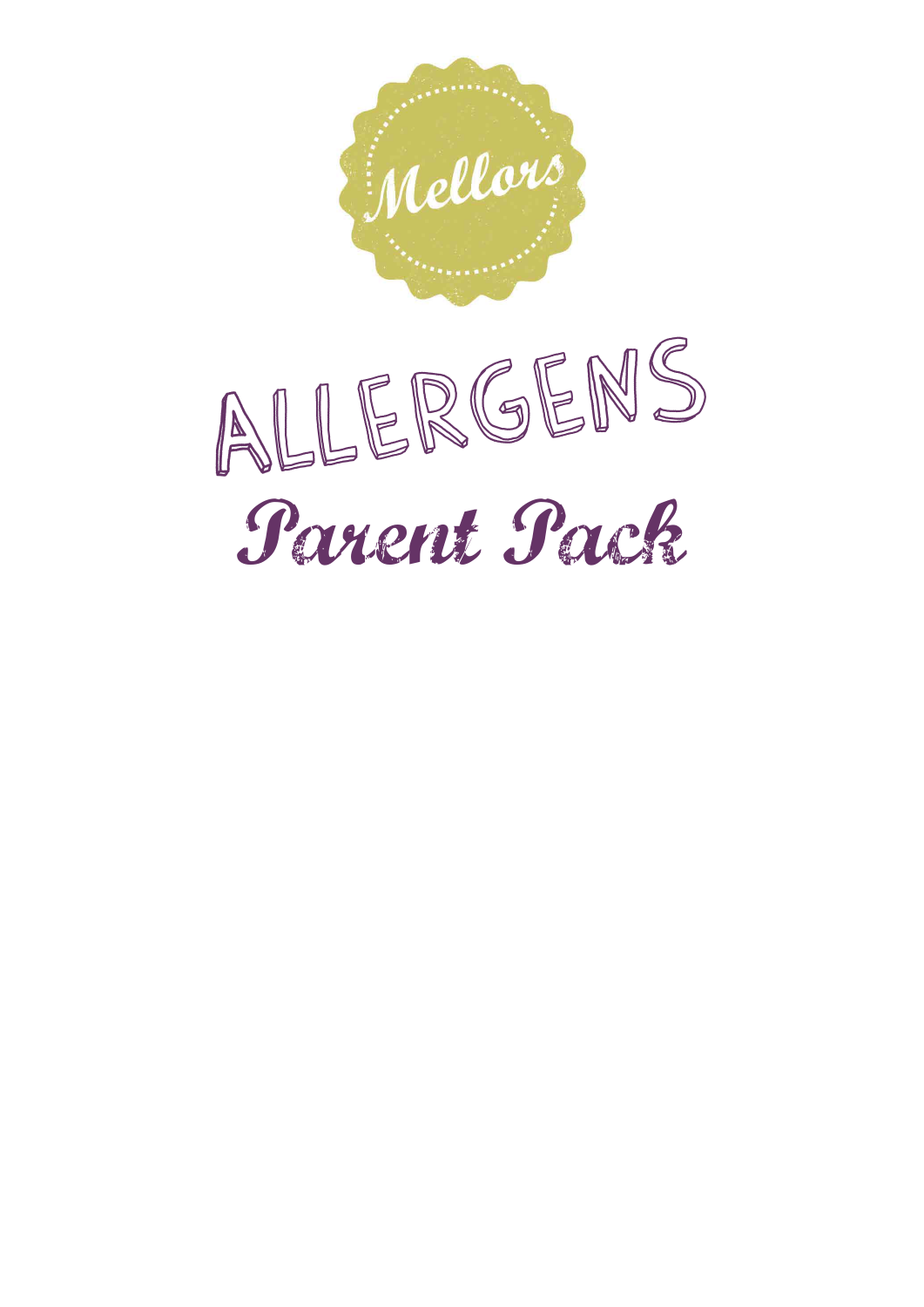Special diets are a very important part of our catering provision in schools. Allergen procedures are essential to ensure that the needs of individual pupils can be met safely. To ensure we offer the best possible service to our pupils and families, Mellors Catering Services have individual care plans in place for all pupils who have an allergy or intolerance.

In an education unit particularly, with pupils being classed in the 'vulnerable' category (under 18 years old), it is essential that we meet with parents/guardians. This ensures that there is a variety of meals available throughout the week and that individual nutritional needs are met.

Our education units have a captive audience of customers. With that in mind, we support their needs by working with our supply chain to offer allergen free foods to coincide with the daily menu/offer. We fully support pupils with special dietary needs and we make a commitment to do this for the lifetime of their education with us.

In line with the food information regulations for allergens and food labelling that came into effect on 13<sup>th</sup> December 2014, all of our dining rooms display an allergen notification for our customers. Our recipe packs also contain a breakdown of ingredients inclusive of the food allergens they contain.

D Watkins

Danielle Watkins BSc (Hons\_) RPHNtr Head of Nutrition and Food Development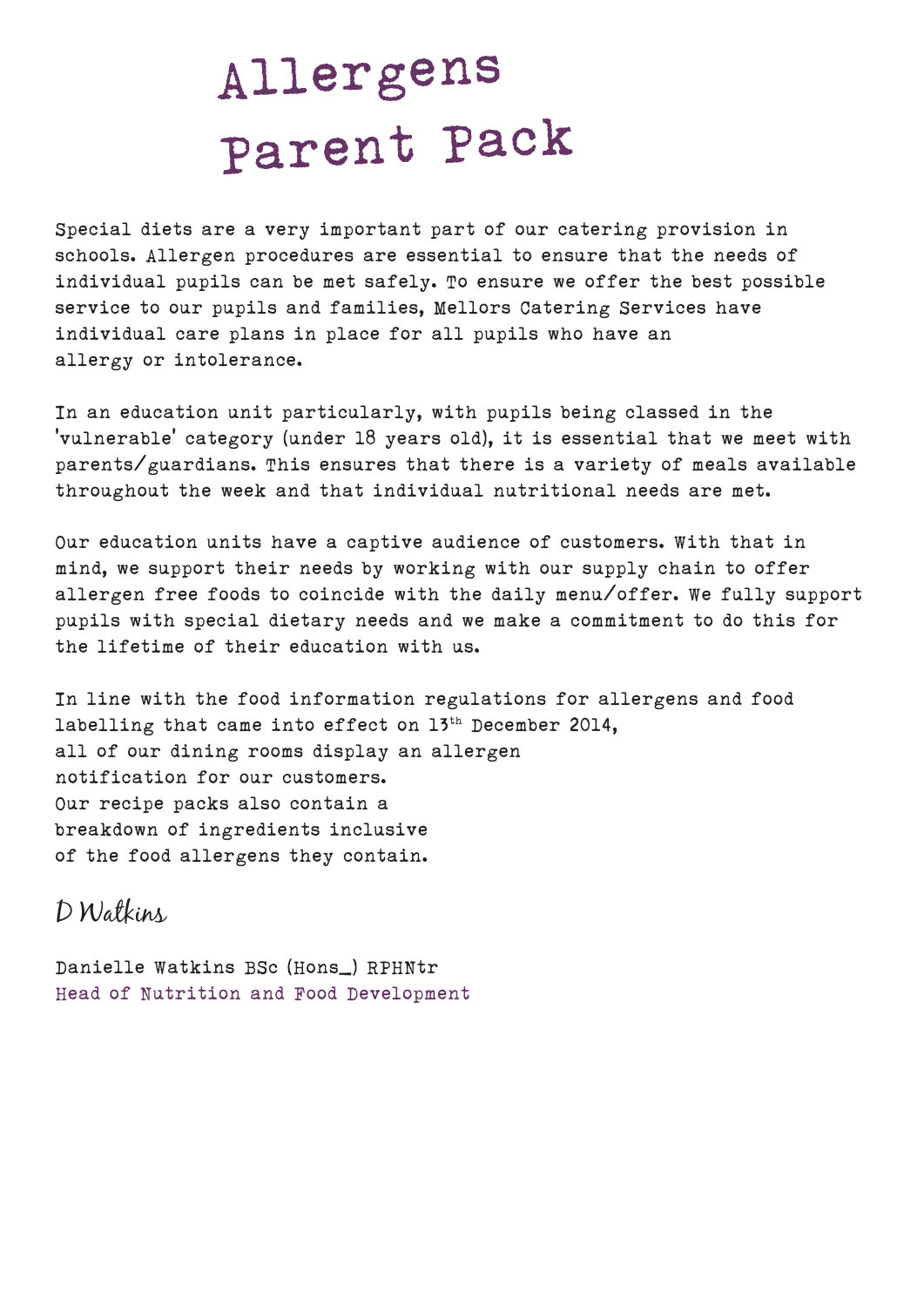We are pleased to be working in partnership with your school and we want to ensure your child is able to enjoy a meal with their friends at lunchtime.

To ensure your child is catered for safely each day, the catering team need to collect some essential information about your child's requirements. Once we have that information, a meeting will be held with you, your child and the school cook to go through the school menu and pick what your child would like to eat each day. The cook will have their recipe file and will be able to check the ingredients to ensure each item is suitable. If the meal isn't suitable we will try to adapt the recipe for your child, however in some instances this may not be possible. If this is the case we would then look to offer a jacket potato or sandwich option to ensure there is something available every day.

### Step-by-step process for developing a menu for a child with an allergy or intolerance:

- 1. Fill in the special dietary needs form attached to this document.
- 2. Return this to the school or catering team with a recent photograph of your child and a medical note from your child's doctor or dietician. This note should outline the allergy or intolerance.
- 3. The school will then arrange a meeting for you and the school cook at a time that is convenient for you both.
- 4. Meet with the school cook to go through the menu cycle to highlight what your child can eat from the options available and agree a menu suitable for your child. If the main meal of choice isn't suitable for your child the cook will try to adapt it for you. If this isn't possible, we always offer a jacket potato or sandwich option as an alternative.
- 5. The cook will complete a menu sheet with your chosen dishes which all parties will sign to say they are happy with the menu.
- Note: The menu will change throughout the year. The cook will be able to advise you of the dates the menu will change and a simple refresh meeting can be arranged to update your child's menu.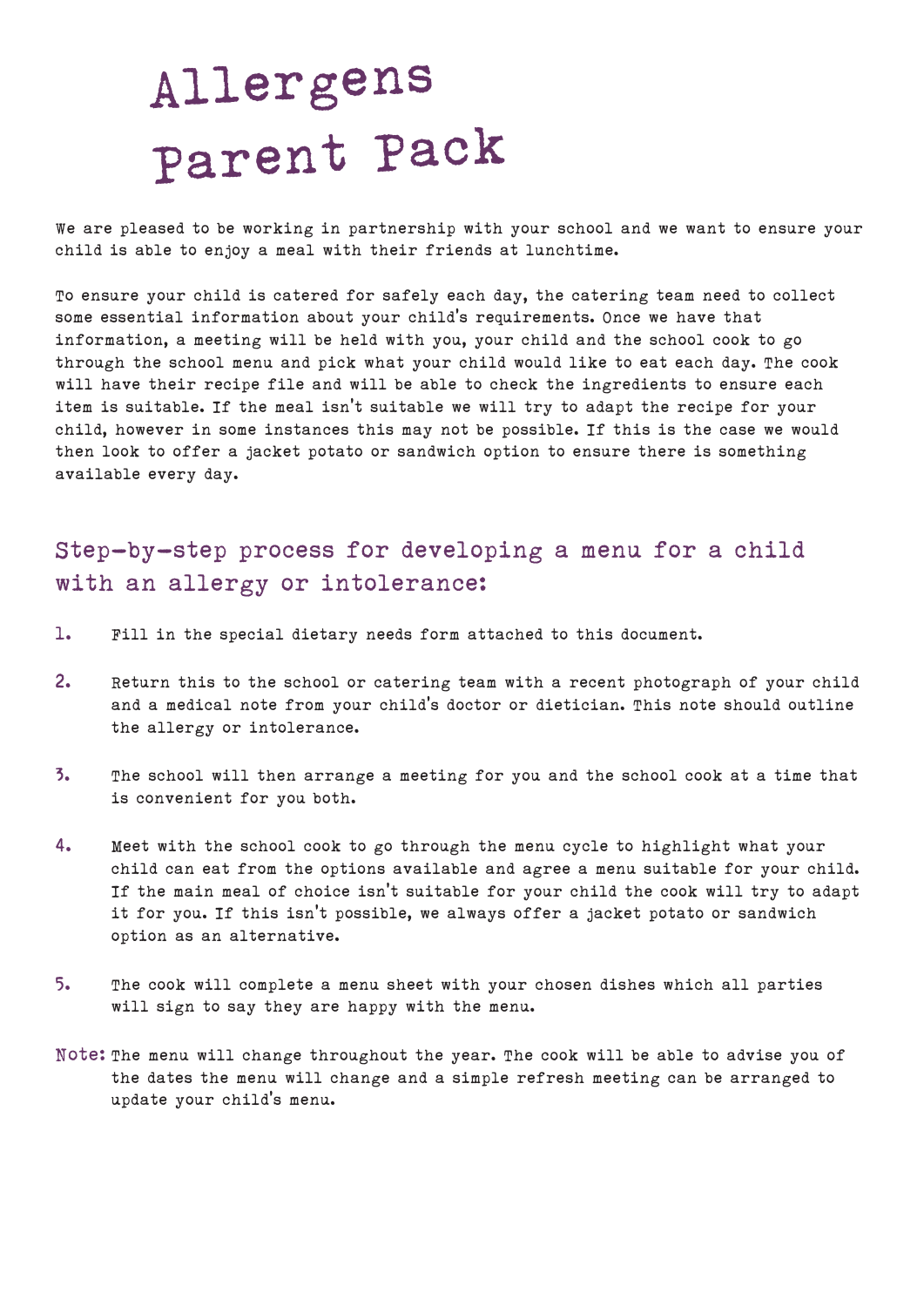#### Diabetes - Carbohydrate Counting

Mellors Catering Services will provide support for pupils with diabetes to enable them to eat a school meal at lunchtime with their friends.

At Mellors we like to treat each school individually, acknowledging that all schools, pupils and staff are different. The Nutrition and Food Development team produce a menu and recipe pack for our catering managers to use as a framework to create their own menus. They work with the parents/guardians and pupils to create a menu that fits the pupil's likes and dislikes within that school.

All of the recipes within the pack have been nutritionally analysed so the catering manager can share the nutritional breakdown with you. Our catering managers also have the flexibility to use a large number of local suppliers so it is important to meet with the catering manager to get all of the specific information for the menu and products in your child's school.

#### Step-by-step guide to supplying carbohydrate information for diabetic pupils:

- 1. A meeting should be arranged between the school catering manager, pupil and parent/guardian to discuss the menu.
- 2. The catering team will provide the nutritional breakdown of the recipes that are available on the menu cycle.
- 3. The information can also be shared with the teacher/carer who looks after your child in school and administers their insulin.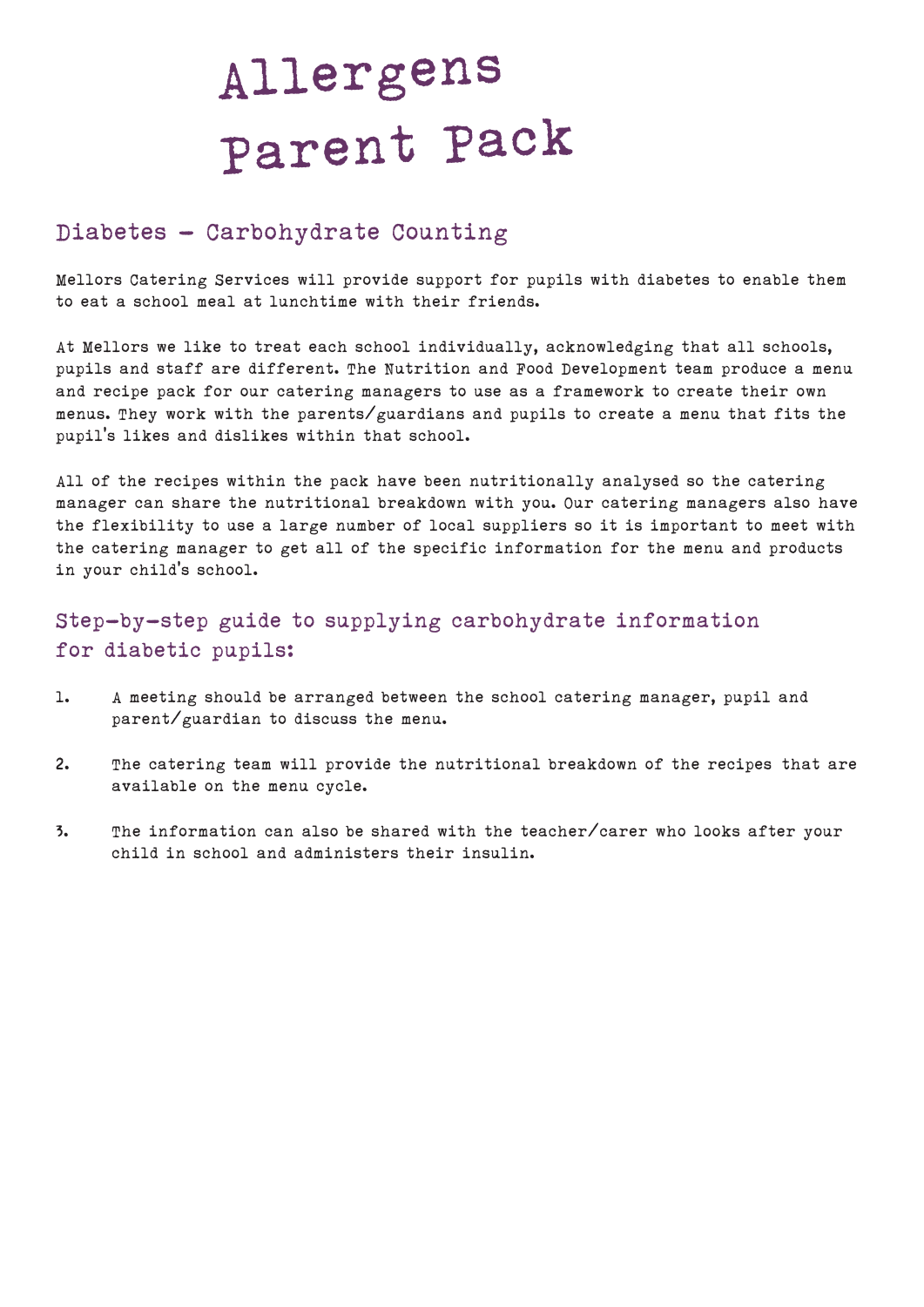#### Nut Policy

For many years now, education sites have been cautious around the usage of nuts in the school kitchen. It is a standard rule that is adhered to by a large proportion of UK education establishments and over 75% of schools still adopt this practice with nuts not being used as an ingredient in the school kitchen.

Mellors Catering Services chooses not to use nuts or nut products in our schools. The recipes provided to our schools do not include nuts as part of the ingredient profile and it is the catering manager's responsibility to ensure that this policy is adhered to.

Although we do not use nuts as an ingredient, many factories are multi-purpose operations and there may be a small cross contamination risk when it comes to some products that we purchase. These products carry a disclaimer that says 'may contain nuts or traces of nuts'. There will be very few products in a primary school that carry this disclaimer.

If a child in a primary school has a nut allergy, the school will not provide any products that carry this disclaimer to that child.

### Useful websites/further information

Anaphylaxis campaign: www.anaphylaxis.org.uk

Allergy UK: www.allergyuk.org

Food Standards Agency: www.food.gov.uk/safety-hygiene/food-allergy-and-intolerance

#### Mellors Contact Details

Danielle Watkins - Head of Nutrition and Food Development daniellew@mellors.co.uk 07772 637352

Laura Whiting - Company Nutritionist lauraw@mellors.co.uk 07908 467762